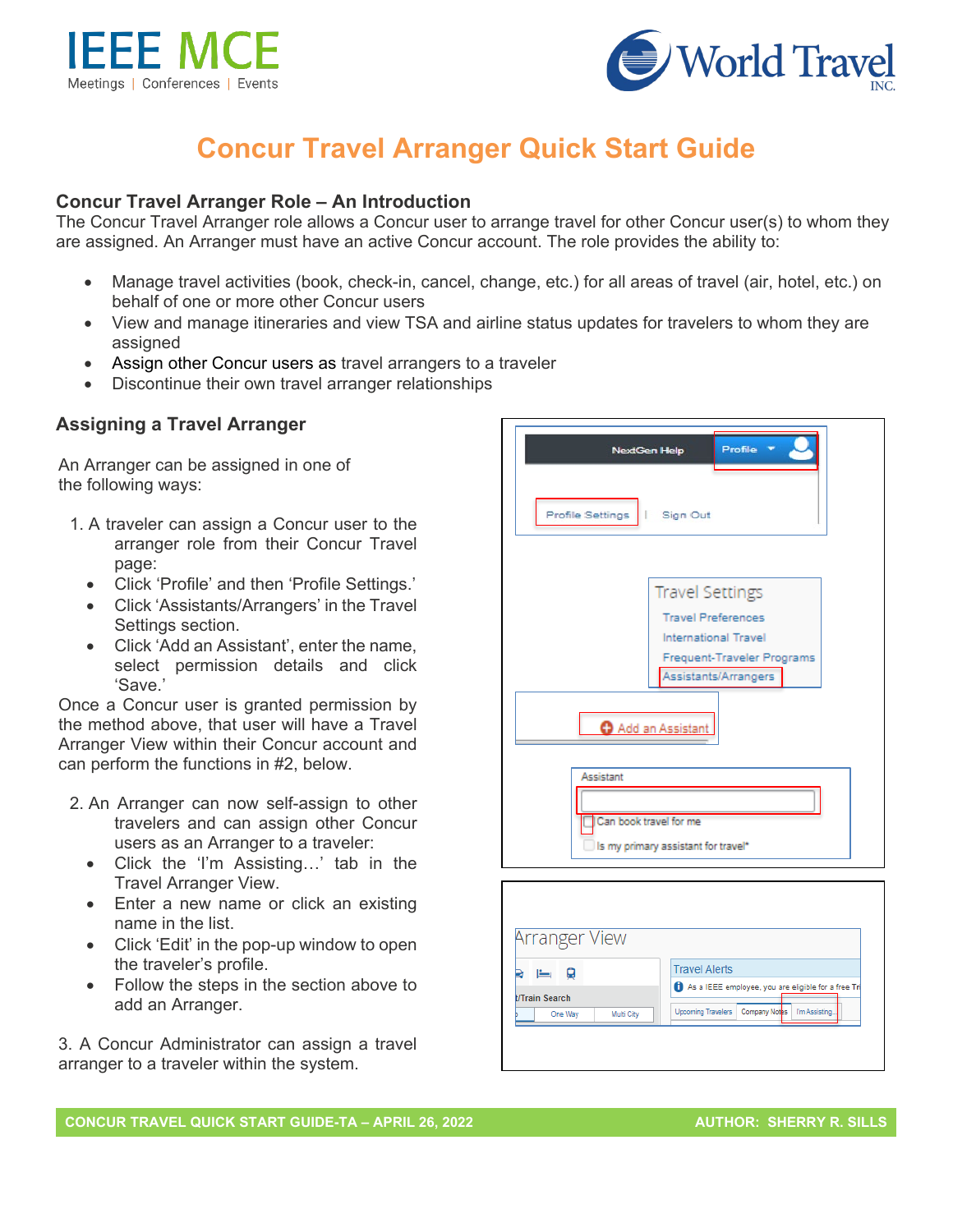



# **Acting as a Travel Arranger**

To begin an initial session as an Arranger for a traveler - after being assigned by a traveler or by another Arranger - the user will log out of any existing Concur sessions and log back in. Follow the steps below to enter and exit an Arranger session:

### *To begin an Arranger session:*

- 1. Click the Profile button and then enter the name of the traveler in the 'Acting as other user' box.
- 2. Click 'Start Session.' The Profile button will change to a green box with 'Acting as [Name]' and will show a double-user icon.

The Concur home screen of a travel arranger includes an 'Arrangers' tab, from which all actions related to managing travel and traveler profiles can be initiated while in the 'Acting as…' session.

#### *To end an Arranger session:*

- 1. Click the "Acting as [Name] drop-down arrow in the green box at the top of the page.
- 2. Click the 'Done acting for others' button. This will return the view to the Travel Arranger View tab.

| ع         | Profile *<br><b>NextGen Help</b>                |   |  |
|-----------|-------------------------------------------------|---|--|
|           | Profile Settings   Sign Out                     |   |  |
|           | ><Acting as other user                          |   |  |
|           | Q<br>Search by name or ID                       |   |  |
|           | Cancel Start Session                            |   |  |
|           |                                                 |   |  |
|           | Acting as                                       |   |  |
|           |                                                 |   |  |
| Travel    | Arrangers<br>Trip Library<br>Templates          |   |  |
|           |                                                 |   |  |
|           |                                                 |   |  |
|           | Travel Arranger View                            |   |  |
| <b>BX</b> | $=$<br>Ω<br>e                                   |   |  |
|           | Mixed Flight/Train Search                       |   |  |
|           | Round Trip<br>One Way<br>Multi City             |   |  |
|           |                                                 |   |  |
|           | $\mathcal{L}$ Acting as other user $\mathcal Q$ |   |  |
|           |                                                 |   |  |
|           | Search by name or ID                            | Q |  |
|           | Cancel Start Session                            |   |  |

# **Discontinuing an Arranger Relationship**

An Arranger can discontinue an Arranger relationship by clicking the 'I'm Assisting…' tab in the Travel Arrangers View and clicking the trash can icon associated with the traveler's name.

| Work: 4254975678   | Can book travel? |  |
|--------------------|------------------|--|
| Work: 888-888-5555 | Can book travel? |  |

**CONCUR TRAVEL QUICK START GUIDE-TA – APRIL 26, 2022 AUTHOR: SHERRY R. SILLS**